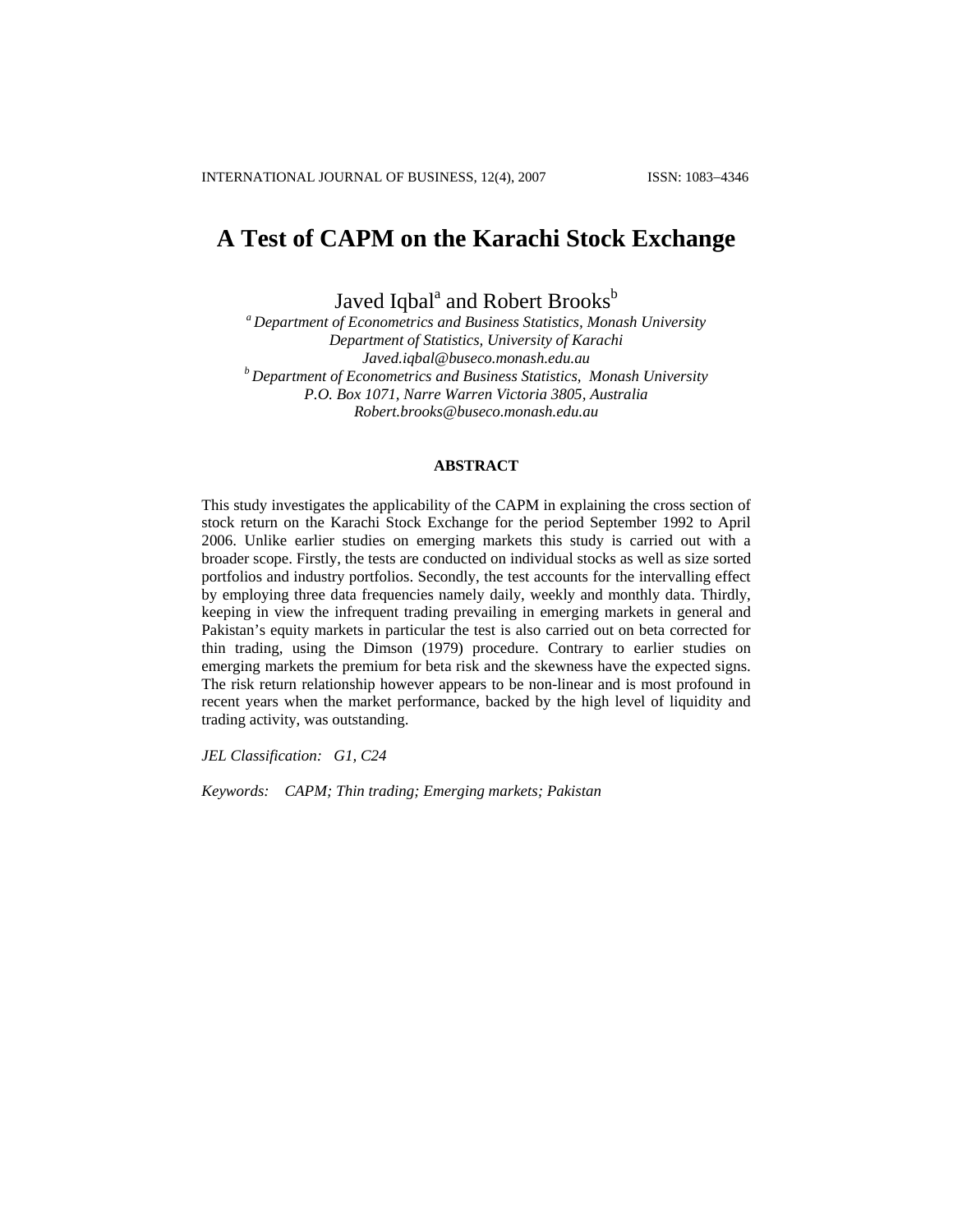### **I. INTRODUCTION**

Capital asset pricing has always been an active area in the finance literature. The Sharp-Lintner-Black CAPM states that the expected return of any capital asset is proportional to its systematic risk measured by the beta. Based on some simplifying assumptions the CAPM is expressed as a linear function of a risk free rate, beta and the expected risk premium. An important quantity required for decisions on evaluating public and private funded projects is an appropriate cost of capital. This discount rate is often estimated by a model of expected return. The CAPM has been extensively employed for estimating cost of capital and evaluating the performance of managed funds. Implementing the CAPM on emerging markets seems problematic. This is due to inefficiencies in these markets such as prohibiting foreign capital, insider trading, and high transaction costs, as well as data problems such as infrequent trading. The stringent assumptions on which CAPM relies apparently make it difficult to apply, especially in emerging markets. However, these assumptions are not as inflexible as they appear. The model has now been tested for a range of emerging markets including those in South East Asia, Europe and Latin America, besides the developed markets of the US, the UK and Australia.

There is little empirical evidence on the risk return relationship and asset pricing tests in the South Asian capital markets, especially for Pakistan. In recent years the trading activity in the Karachi stock market has increased considerably. The market was declared the best performing stock market for the year 2002 in terms of the percentage increase in the market index. The Karachi Stock Exchange 100 index increased 112.2 % during 2002. For the sample period considered in the present study the KSE-100 index rose from 1145 on 1 September 1992 to 11342 on 28 April 2006, indicating an increase of approximately 890 % which amounts to an annual gain of approximately 64%. Among the factors behind this astonishing performance was the induction of the overseas Pakistani workers' remittance in the banking sectors, following a global ban on unofficial banking channels. This excess liquidity in the banks was transmitted as portfolio investment in the stock market. The declining interest rates also made equity investment attractive. Increased foreign exchange reserves and a stable exchange rate also contributed in this regard.

This development can be understood by considering an interesting aspect of the emerging markets in general and the Karachi stock market in particular, namely the lack of integration with the world markets. The emerging markets have great potential for equity risk diversification and they also offer higher average returns than the developed markets, see for example Harvey (1995). However, Wolf (1998) points out that the benefit from international diversification is much reduced if the returns to emerging markets are driven by factors originating outside of the market. This is the case when the market under consideration is more closely integrated with the world markets. Smith and Walter (1998) report the correlation of Pakistan's equity market with the US market for the period February 1993 to January 1996 to be -0.01. Harvey (1995) investigated the correlation of emerging markets with the world markets using monthly data from March 1986 to June 1992. The correlation of Pakistan's equity market with the Morgan Stanley Capital International (MSCI) developed market index and the overall world market index is reported to be 0.02 and 0.04 respectively. In his study of the world's emerging markets, Pakistan has been shown to be among the least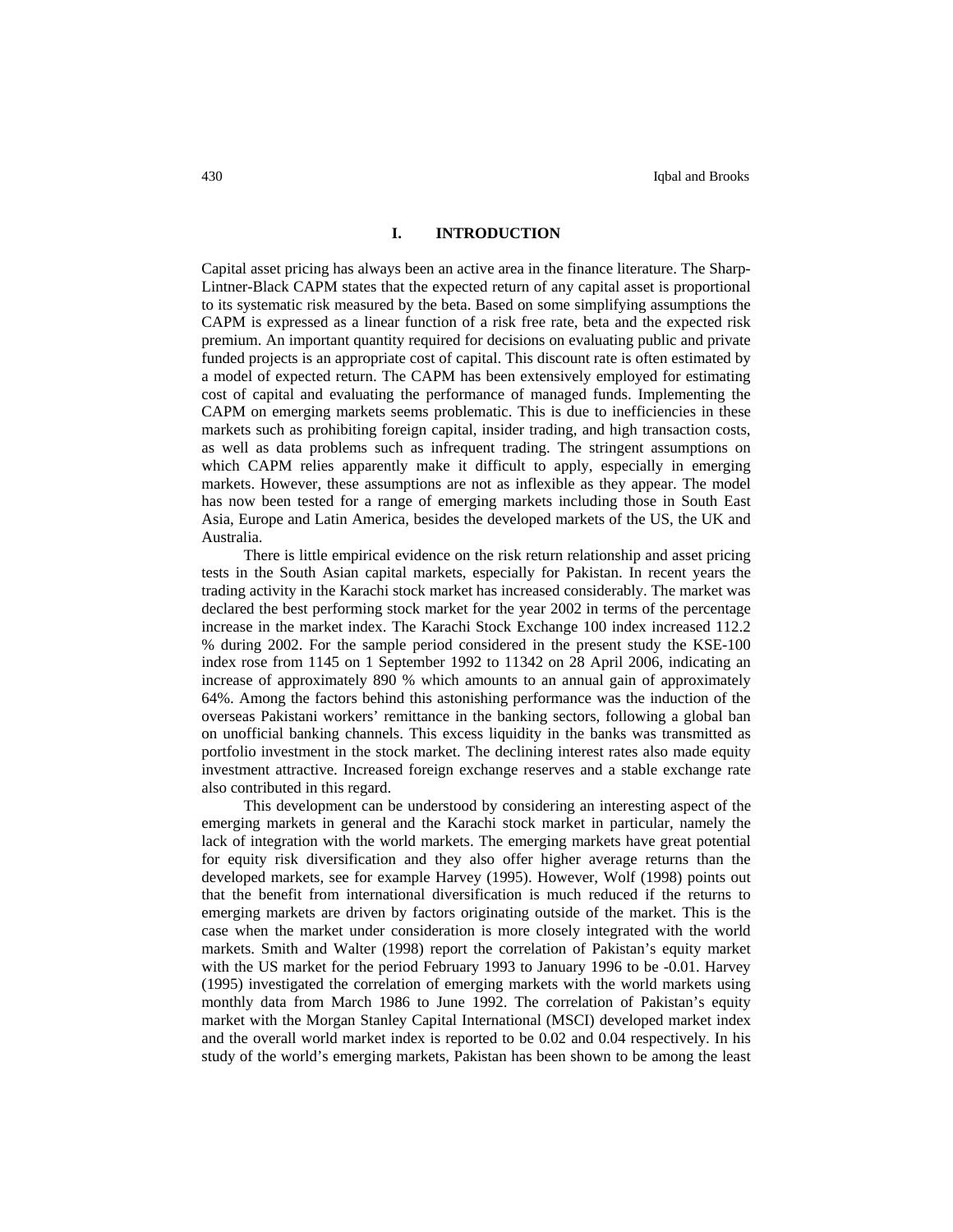correlated. In the year 2002, when the Karachi stock market performed the best in the world, the US Dow Jones and the European market indexes were at their lowest level in seven years. This relatively more segmented market, opened to international investors in 1991, therefore appears to provide great potential for international diversification. The low correlation provides a hedge against the shock transfers from the developed markets and other emerging markets. The Karachi Stock Exchange's unique international portfolio implications and attractive capital gains make the study of risk return relationship an interesting task. It will be important for international investors to know the nature of risk return relationship and other factors explaining these high rates of returns in this growing market. Some of the interesting questions relevant for investors are: Does the systematic risk measured by beta explain some of the variations in average returns? In other words, has the market really become mature enough to reward investors for bearing systematic risk, apart from political and macroeconomic risks that usually characterize emerging markets? Do other factors such as skewness significantly explain the variation in expected returns?

Black, Jensen and Scholes (1972) reported the first notable test of the CAPM. Their methodology is mainly a time series regression framework. The Sharp-Lintner version of the CAPM implies that the intercept term in the following time series regression is zero.

$$
\mathbf{R}_{it} - \mathbf{R}_{ft} = \alpha_i + \beta_i (\mathbf{R}_{mt} - \mathbf{R}_{ft}) + \varepsilon_{it}
$$
 (1)

Here  $R_{it}$  and  $R_{mt}$  are the return on the asset and a proxy for the market portfolio respectively and  $R_{ft}$  is the risk free rate. Their method of testing employed portfolios instead of individual stocks in order to reduce the estimation error in risk variable estimation. Fama and MacBeth (1973) tested the cross section relationship implied by the Sharp-Lintner CAPM. The CAPM implies that the risk premium for beta is positive and the average return on the asset uncorrelated with the market is equal to the risk free rate of interest. In the first step of their two pass procedure the risk variables are estimated via a time series regression of the excess asset return on the excess markets return. The subsequent monthly returns on the asset are then cross sectionally regressed on the risk variables estimated from previous data which provide the estimates of the risk premium. The empirical evidence suggests that the relationship between average asset returns and the beta was positive, but not too strong. To test the model implication that beta is the only relevant risk variable, they also included the squared beta and the residual variance as explanatory variables. These variables did not significantly improve the explanatory power. Gibbons (1982) employed a multivariate methodology that combines the flavour of both the time series and cross section tests. These multivariate tests strongly rejected the efficiency of the equally weighted CRSP portfolio. Gibbons, Ross and Shanken (1989) provided an exact F test of the efficiency of a given portfolio. Using size portfolios they report that the efficiency of the value weighted CRSP portfolio was rejected for the 10 year sub periods starting from 1956, but in an earlier period the test was unable to reject efficiency.

In Asian markets Wong and Tan (1991) tested the validity of the CAPM in the Singapore Stock Exchange. The results indicate that the relationship between systemic risk and average return appeared to be linear in beta. However, the sign of the beta risk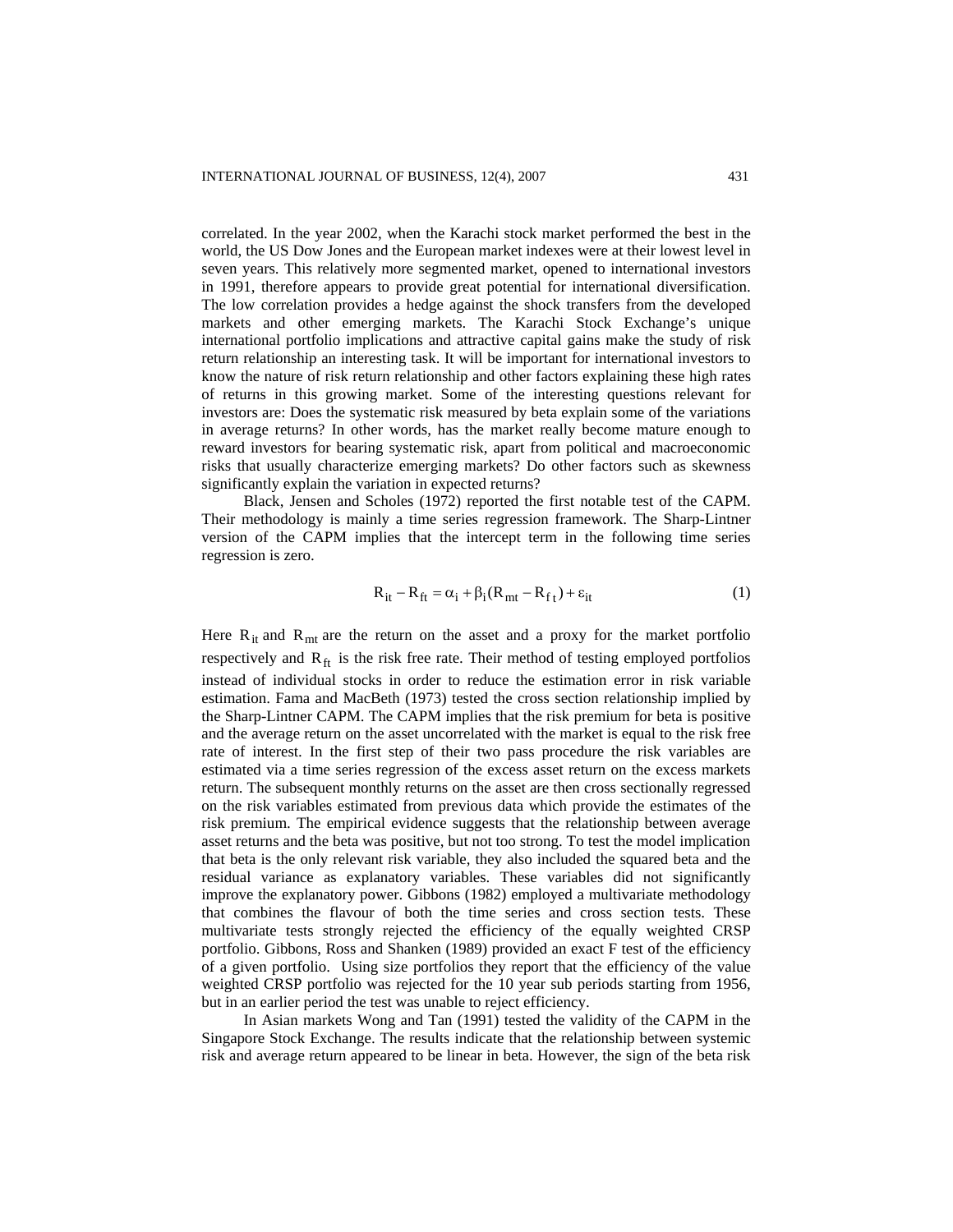premium was opposite to that predicted by the CAPM and only a few beta coefficients were significant. Skewness appeared to be significant in two of the five years with individual stocks but with portfolio data the significant effect of skewness disappeared. Bark (1991) used the Fama and MacBeth methodology to test whether the CAPM is applicable to the Korean stock market. A positive trade-off between market risk and return is rejected and other factors such as unique risk were shown to play an important role in pricing risky assets. Cheung and Wong (1992) studied the relationships between stock returns and various measures of risk in the Hong Kong Equity Market over the period 1980-89. On the whole, the application of the CAPM in Hong Kong appeared weak. The market risk was only priced for the year 1984-85. Cheung, Wong and Ho (1993) performed empirical tests on the relationships between average stock returns and some measures of risk, including skewness, on two of the most important emerging Asian stock markets, Korea and Taiwan. The applicability of the CAPM seemed weak in both markets, particularly in Taiwan. Huang (1997) also reported an inverse relationship between returns and systematic risk, unique risk, and total risk respectively, in the Taiwan stock market.

 For Pakistan's equity market Ahmad and Rosser (1995) used an ARCH-in-Mean specification to study the risk return relationship using sectoral indices. Ahmad and Zaman (2000) studied the relationship between excess monthly returns and anticipated and unanticipated market volatility using sectoral monthly data from July 1992 to March 1997. They provided evidence of a positive risk premium and a reward for willingness to accept uncertain market outcomes and concluded that the market provided reasonable compensation for risk and uncertainty. Iqbal and Brooks (2007) investigated the role of thin trading and censoring correction in beta estimation in asset pricing testing for Pakistan for 89 stocks over the period 1999 to 2005 and found that, while thin trading correction worked as expected, it did not impact the results of asset pricing tests. This study investigates the applicability of the CAPM in explaining stock returns on the Karachi Stock Exchange for the period September 1992 to April 2006. The methodology is similar to that of the two step Fama-MacBeth procedure. This method is predictive in nature as future returns are regressed on the currently estimated risk measures. Thus the method provides a useful framework to the investor for better management of investment funds. Unlike previous studies on emerging markets, this paper covers broader aspects of thin trading correction, return measurement interval and impact of different portfolios formation schemes on the test of risk return relationship.

The plan of the paper is as follows: In section II the data used in the study, that is the testable implication of the CAPM and the methodology, is reviewed. Empirical results are provided in section III and section IV concludes.

## **II. DATA AND METHODOLOGY**

The daily, weekly and monthly closing prices for 101 stocks and the Karachi Stock Exchange (KSE) 100 index were collected from the DataStream database. The sample period covers 13 years and seven months from September 1992 to April 2006. The criteria for the selection was to collect the longest possible time series data on all active stocks for which the prices adjusted for dividend, stock split, merger and other corporate actions that were available in the database. The 101 stocks in the sample comprise about 80% market capitalization of the entire market. The KSE-100 index is a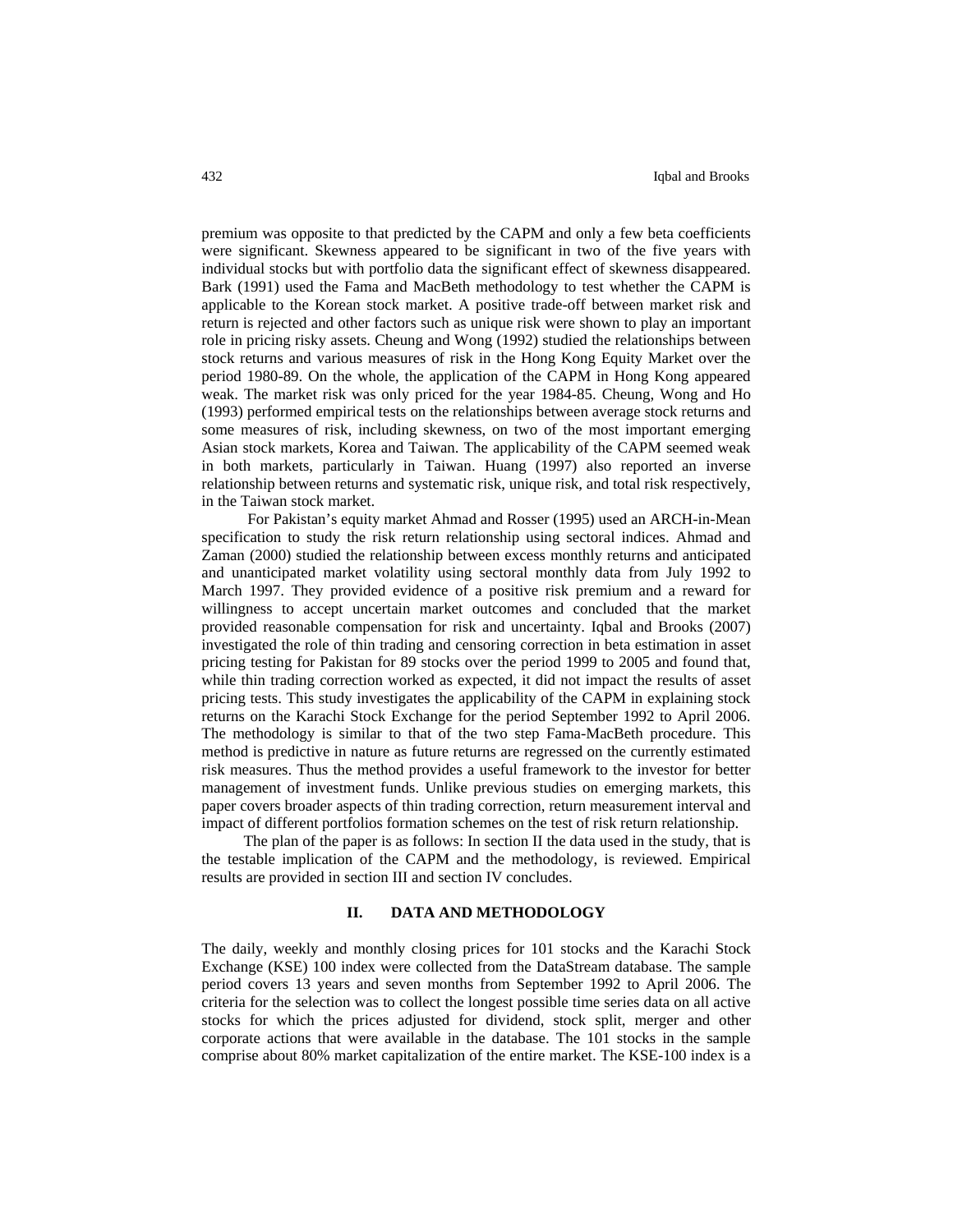market capitalization weighted index. It comprises top companies from each sector of KSE in terms of their respective market capitalization. The rest of the companies are selected on the basis of market capitalization without considering their sector. This study has used the KSE-100 index as a proxy for the market portfolio. Market capitalization data is not available historically for all firms in the database. However, the financial daily Business Recorder has some recent year data. We selected the market capitalization of all selected stocks at the beginning of July 1999 which roughly corresponds to the middle of the sample period considered in the study. The weekly price data corresponds to the closing price of Thursday of each week while the monthly data available in the DataStream corresponds to the  $13<sup>th</sup>$  of each month. The daily, weekly and monthly raw returns are calculated assuming continuously compounding of the returns as,  $R_{it} = \ln(P_t/P_{t-1}) \cdot 100$ . For computing excess returns the 30 day Repurchase Options Rate was used as a proxy for the risk free rate of return. Owing to imperfect money markets, an appropriate risk free rate is difficult to obtain for emerging markets. Therefore the tests are conducted for both excess return and the raw return data.

Fama and MacBeth (1973) employed beta, squared beta and the residual variance as the factors to explain cross section variation in expected returns. It is also of interest to test that the investors are only concerned with the mean variance trade-off and they do not consider the skewness 'SK' of the return distribution. Cooley *et al.* (1977) argues that skewness provides distinct and useful information apart from beta. Menezes *et al.* (1980) has mentioned skewness, among others, as a measure of downside risk. In incorporating skewness, a modified cross section model is specified as

$$
R_{it} = \gamma_{0t} + \gamma_{1t}\beta_i + \gamma_{2t}\beta_i^2 + \gamma_{3t}\sigma_{\varepsilon i}^2 + \gamma_{4t}SK_i + \varepsilon_{it}
$$
 (2)

Where R represents at time t the stock or portfolio return,  $\beta$  is the systematic risk of the asset, a measure of co-movement of the asset with the market, and  $\sigma^2$ <sub>ε</sub> is the firm unique risk of the asset.

From this general model several testable implications of the CAPM can be derived. Firstly, the fundamental CAPM hypothesis that the risk premium of beta is positive is tested by a right tail t-test on the average of risk premium estimates  $\gamma_1$  from the cross section regression (2). The CAPM implies that the risk return relationship is linear. This is tested as the two sided t-test on the average coefficients  $\gamma_2$  on the regression (2). In the CAPM context, beta is the only relevant risk and the firm unique risk can be diversified away. This implication is tested as the two sided t-tests on the average risk premium estimates  $\gamma_3$ . Next, we would like to test whether, in making investment decisions, the investors treat the return distribution as symmetrical. Scott and Horvath (1980) argue the investors dislike even moments i.e. variance, but prefer the odd moments i.e. skewness. The movements at the right tail of the return distribution are beneficial so the increase in the skewness implies that the investors expect a smaller premium. This specifies a negative sign of the coefficient of the skewness. Therefore the significance of the skewness coefficient tested in this case is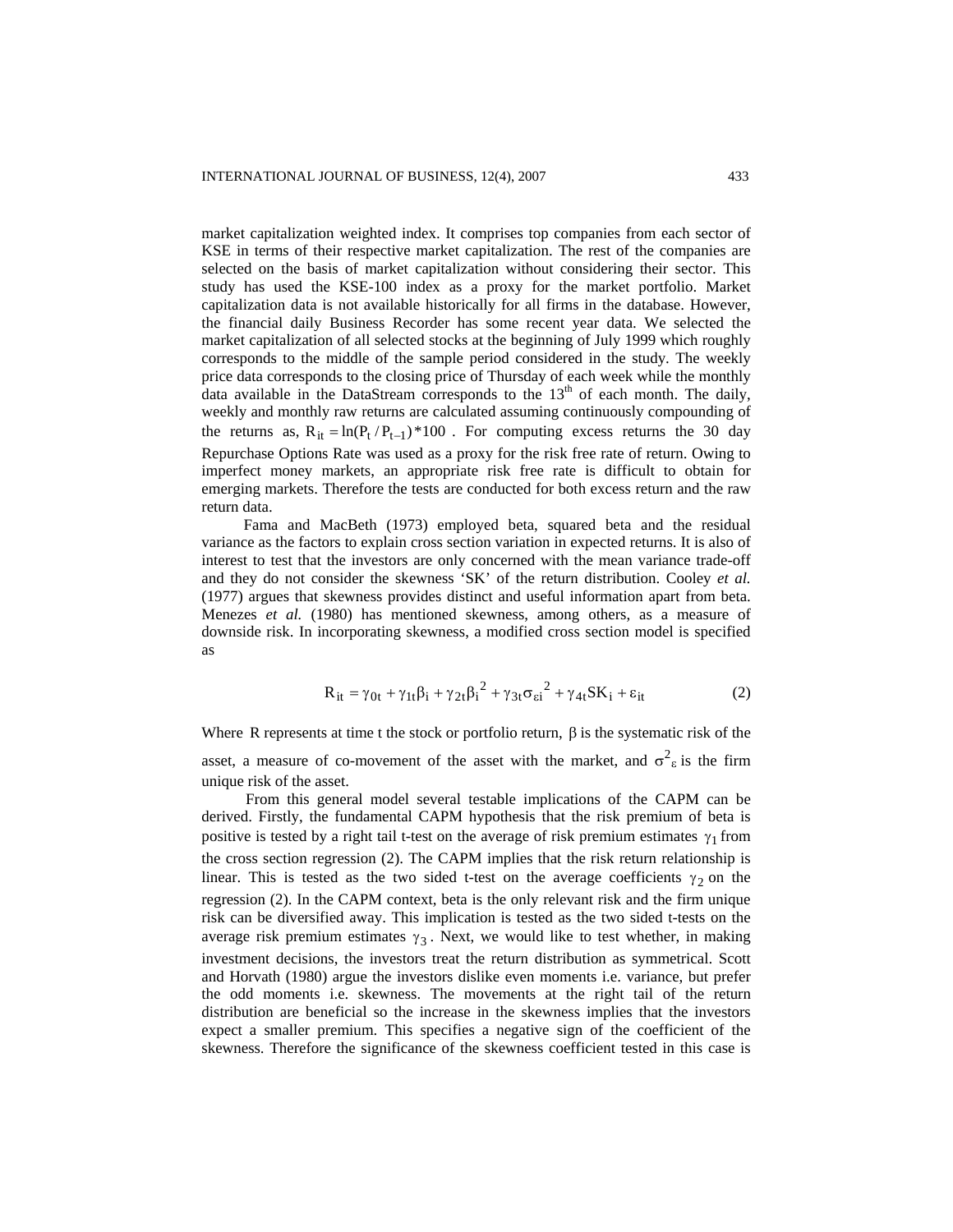the left tail t-tests on the average coefficient  $\gamma_4$ . Moreover, the Sharp-Lintner version of the CAPM also implies that the asset uncorrelated with the market has expected return equal to the risk free rate. This implies that the intercept in the model expressed in the excess returns is zero. This is tested by a two sided t-test on the intercept of the model (2).

The risk measures are estimated through the market model regression.

$$
R_i = \alpha_i + \beta_i R_m + v_i, \quad i = 1, 2, ., N
$$
 (3)

where  $R_m$  is the return on the market portfolio and  $v_i$  is the random error which is assumed to be identically and independently distributed. The estimated slope coefficient  $\beta_i$  serves as a measure of the beta for asset i. The residual variance of the market model regression is used as a measure of unsystematic risk. 'SK' is estimated as the relative skewness of returns. The infrequent trading is an important feature of the Karachi Stock Exchange. In our sample data, the four most sluggish stocks in our sample were inactive for 283, 260, 222 and 182 consecutive trading days, respectively, so that even monthly data cannot avoid infrequent trading bias. The estimated beta from the OLS on the market model (3) for less frequently traded stocks are therefore likely to be downward biased as the returns of these stocks are not perfectly synchronized with the market return, see for example Dimson (1979) and Scholes and Williams (1977). Dimson (1979) reviews several alternatives for correcting the bias. In this study the aggregating beta procedure with two backward and forward lags is adopted. The modified market model regression is

$$
R_{i} = \alpha_{i} + \beta_{i-2}R_{m-2} + \beta_{i-1}R_{m-1} + \beta_{i}R_{m} + \beta_{i+1}R_{m+1} + \beta_{i+2}R_{m+2} + u_{i}
$$
 (4)

From which the Dimson beta is estimated as

$$
\beta_{i\text{Dim}} = \beta_{i-2} + \beta_{i-1} + \beta_i + \beta_{i+1} + \beta_{i+2} \tag{5}
$$

Handa *et al*. (1989) shows that as the return interval is increased the spread between the betas of low and high risk securities will increase. Further, betas estimated using returns measured over different intervals will be affected by their different standard errors. The standard error of the beta estimated using longer interval returns will be greater as there are fewer observations available. Singleton and Wingender (1986) document that measurement of the skewness and therefore the associated risk premium is also sensitive to the return measurement interval. Considering the sensitivity of beta and skewness to the return interval, the tests have been performed at three frequencies daily, weekly and monthly.

Fama and MacBeth (1973) explained the importance of portfolio construction for empirical tests of CAPM. Tests involving portfolios not only result in smaller measurement error in the estimated risk measure but also increase precision of the estimates by providing a greater number of degrees of freedom. We formulate portfolios from the stocks based on the market capitalization. For size sorted portfolios the data of mid sample (July 1999) market capitalization are used to rank the stocks into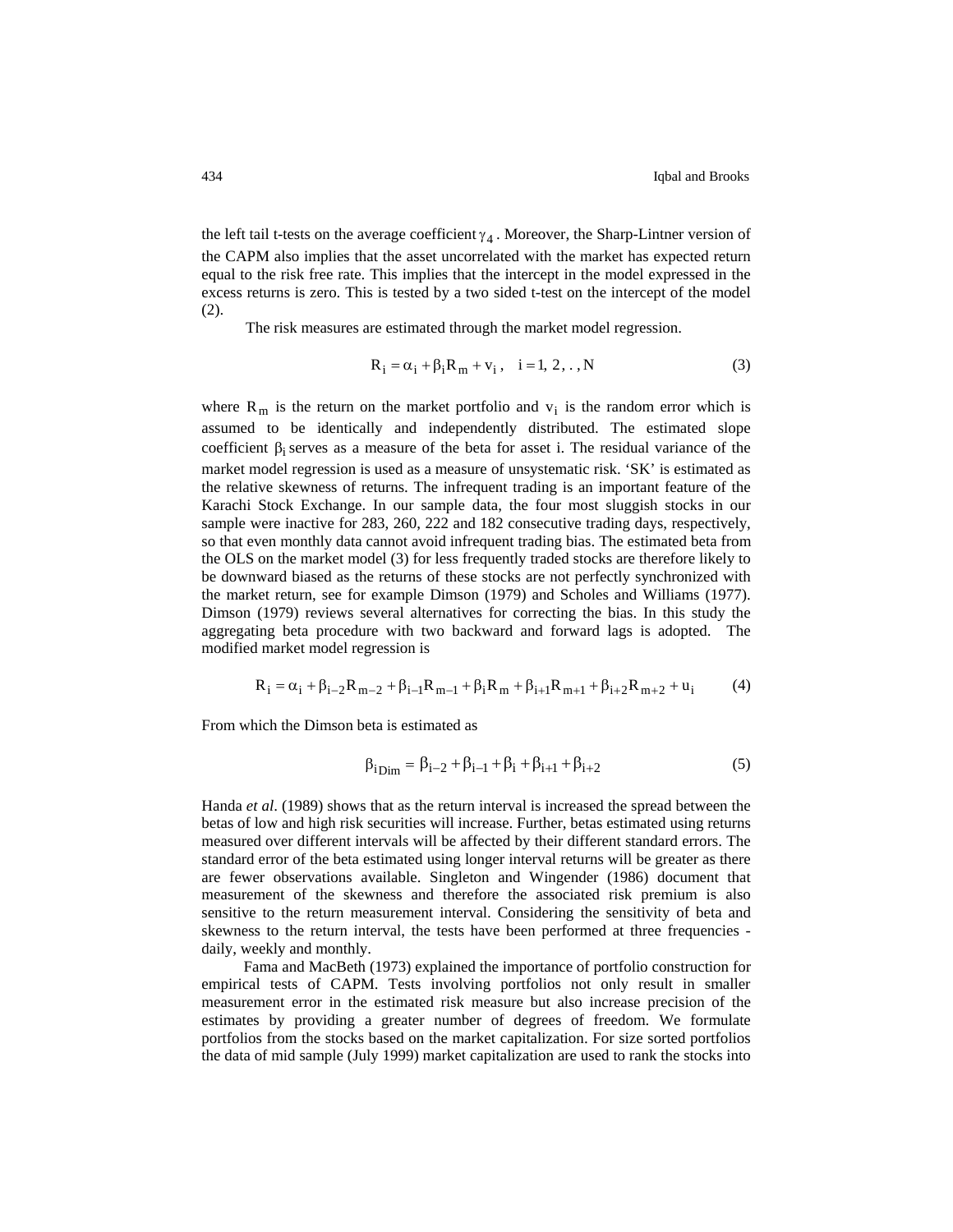17 portfolios, from the lowest to the highest capitalized stocks. The first portfolio consists of 5 stocks, while the rest comprise 6 stocks each. The portfolio return is calculated as the equally weighted average return of the stocks in the portfolio. The construction method for the beta portfolios is similar to that of the size portfolios, except that the ranking of the stocks is based on their beta estimated for the full sample time series regression. Keeping in view the critique of Lo and Mackinlay (1990) that the portfolio formulation according to stocks characteristics such as the size and beta may bias the test results, we have also formulated the industry portfolios. The stocks are classified into 16 major industrial sectors. The sector sizes range from two stocks in Transport and Communication to 13 stocks in both the Textiles and Investment Banks and Financial Companies sectors. These sectors serve as natural portfolios.

While there are advocates of portfolio formulation in asset pricing tests, Roll (1977) points out that portfolio formulation may conceal the security related information present in the individual stocks. This is important especially for the emerging market research where the market is driven by a few blue chip stocks. Keeping this fact in mind, the tests are also performed on individual stocks. The method of testing is similar to that of Fama-MacBeth (1973), that is, basically predictive in nature. In each of the three cases the sample period of 13 years and seven months is divided into three roughly equal parts of four and a half years. The three sub periods are September 1992 to March 1997, April 1997 to October 2001, and November 2001 to April 2006 respectively. The first period data are used to estimate independent variables measuring risk. For daily frequency the first period has 1190 return observations. At weekly frequency there are 238 data points for estimation of risk variables and for monthly data there are 54 observations. The estimates of the risk are updated by discarding the first observation and including the next observation in the sample. This is continued till the last available data range for conducting the market model regression (3) or the modified version (4). The next sub period data are employed for testing empirical implications of the CAPM. For a given period a crosssection regression of average return from the stocks or portfolios is run on the independent variables estimated from the last estimation sample. The first estimates of the risk premium are thus obtained. The process is repeated for all the time periods available. Thus we have a time series for each of the coefficients in equations (3). The statistical significance of the estimated risk premium is tested using a t-statistic given by,

$$
t(\overline{\hat{\gamma}}) = \frac{\overline{\hat{\gamma}}}{S(\overline{\hat{\gamma}})/\sqrt{n}}
$$
 (6)

Here  $\overline{\hat{\gamma}}$  and  $S(\overline{\hat{\gamma}})$  are the average and standard deviation of the estimated coefficient, respectively. The cross section tests are performed for two disjoint sub periods i.e. April 1997 to October 1997 and November 1997 to April 2006. The objective here is to examine the stability of the risk return relationship in the two sub periods. This is important because the volatile political and macroeconomic scenario in emerging markets might make the risk return relationship unstable. The test is also performed for the whole period April 1997 to April 2006 in order to estimate a more precise risk premium.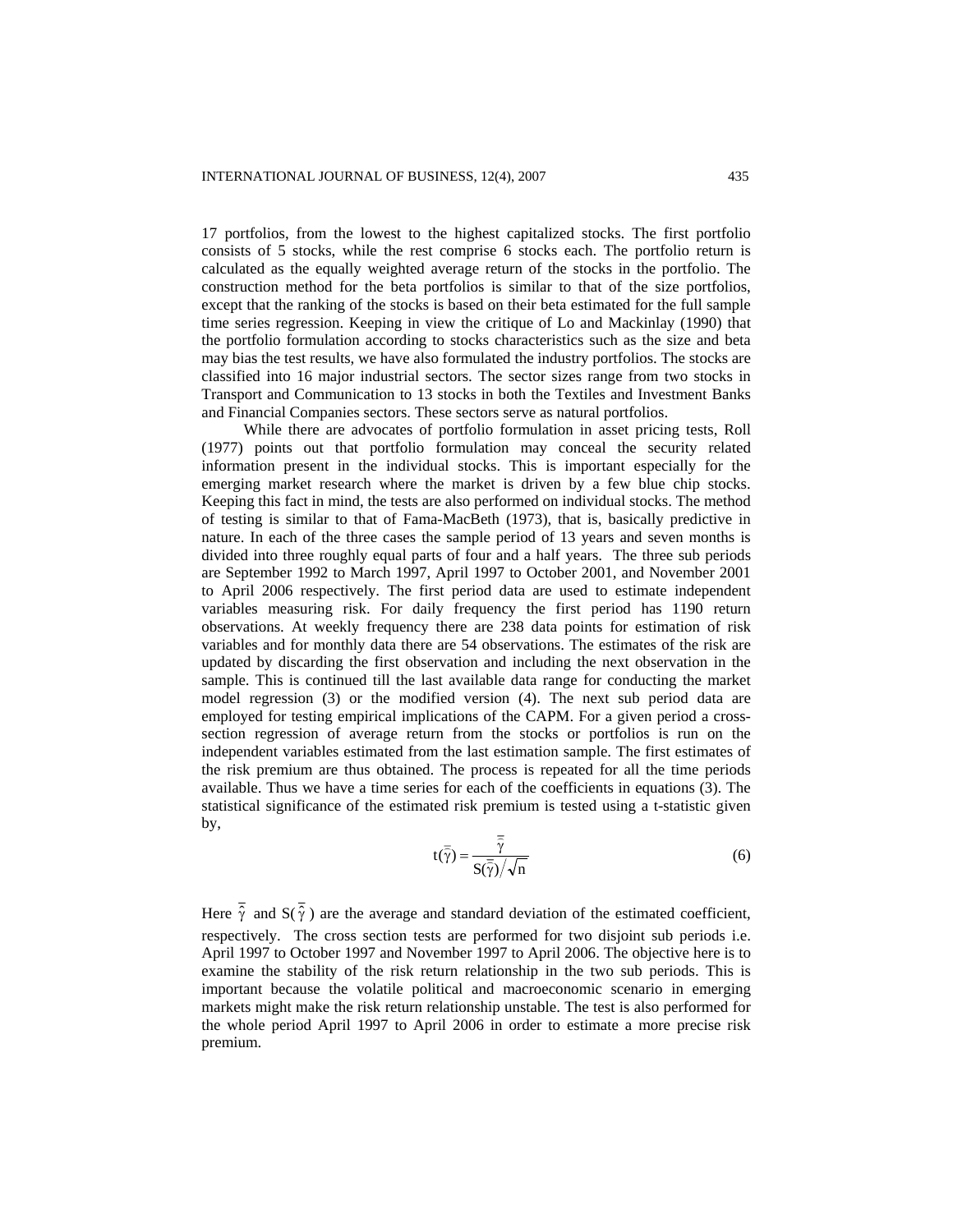## **III. EMPIRICAL RESULTS**

Table 1 presents some descriptive statistics for the cross section of the raw returns of the sample stock employed in the study. To remove undue sampling variation for each stock, one year time series data at the beginning and the end of the sample have been used to compute the average returns. The cross section characteristics are computed from these time series averages. It appears that the average and variation of the cross section returns are quite stable for the two extremes of the sample period. The stock returns in the recent period have become more positively skewed. A more important change is observed in the kurtosis of the distribution which is substantially decreased for each return interval and at the conventional level of significance the Jarque-Bera test is unable to reject the normality of the cross section of the stock returns. This shows that for this period, as the market becomes more liquid and the trading activity increases, the stock returns are more likely to be described by a normal distribution.

#### **Table 1**

#### Distributional characteristics of the cross section of the sample stocks returns

This table presents the descriptive statistics of the sample stocks returns measured in percentage. One year time series averages at the beginning and one year time series averages at the end of the sample are employed to compute the relevant measures. The last column gives the Jarque-Bera test of normality of the raw returns. P-values of the test appear in parenthesis.

| Return          | Mean   | Standard         | <b>Skewness</b>                | <b>Kurtosis</b> | Jarque-Bera |
|-----------------|--------|------------------|--------------------------------|-----------------|-------------|
| <b>Interval</b> |        | <b>Deviation</b> |                                |                 | (P-value)   |
|                 |        |                  | <b>Beginning of the sample</b> |                 |             |
| Daily           | 0.0560 | 0.1562           | $-0.3172$                      | 6.2373          | 45.799      |
|                 |        |                  |                                |                 | (0.0000)    |
| Weekly          | 0.2584 | 0.8094           | $-0.2646$                      | 6.0159          | 39.458      |
|                 |        |                  |                                |                 | (0.0000)    |
| Monthly         | 1.7768 | 3.5587           | $-0.4877$                      | 7.2526          | 80.112      |
|                 |        |                  |                                |                 | (0.0000)    |
|                 |        |                  | End of the sample              |                 |             |
| Daily           | 0.0736 | 0.1466           | 0.3009                         | 2.6202          | 2.131       |
|                 |        |                  |                                |                 | (0.3444)    |
| Weekly          | 0.3965 | 0.7345           | 0.2555                         | 2.5633          | 1.901       |
|                 |        |                  |                                |                 | (0.3864)    |
| Monthly         | 1.8182 | 3.5714           | $-0.2336$                      | 3.9950          | 5.085       |
|                 |        |                  |                                |                 | (0.0786)    |

Table 2 presents the average coefficient of the risk variable in cross section Fama-MacBeth equations with individual stock returns. The averages are estimated over the relevant testing period. A right sided t-test is used to test the statistical significance of the beta risk premium. The remaining coefficients are tests as two sided alternative. Panel A reports the regressions with OLS beta estimates whereas the results with Dimson beta with two lead and lag appear in Panel B.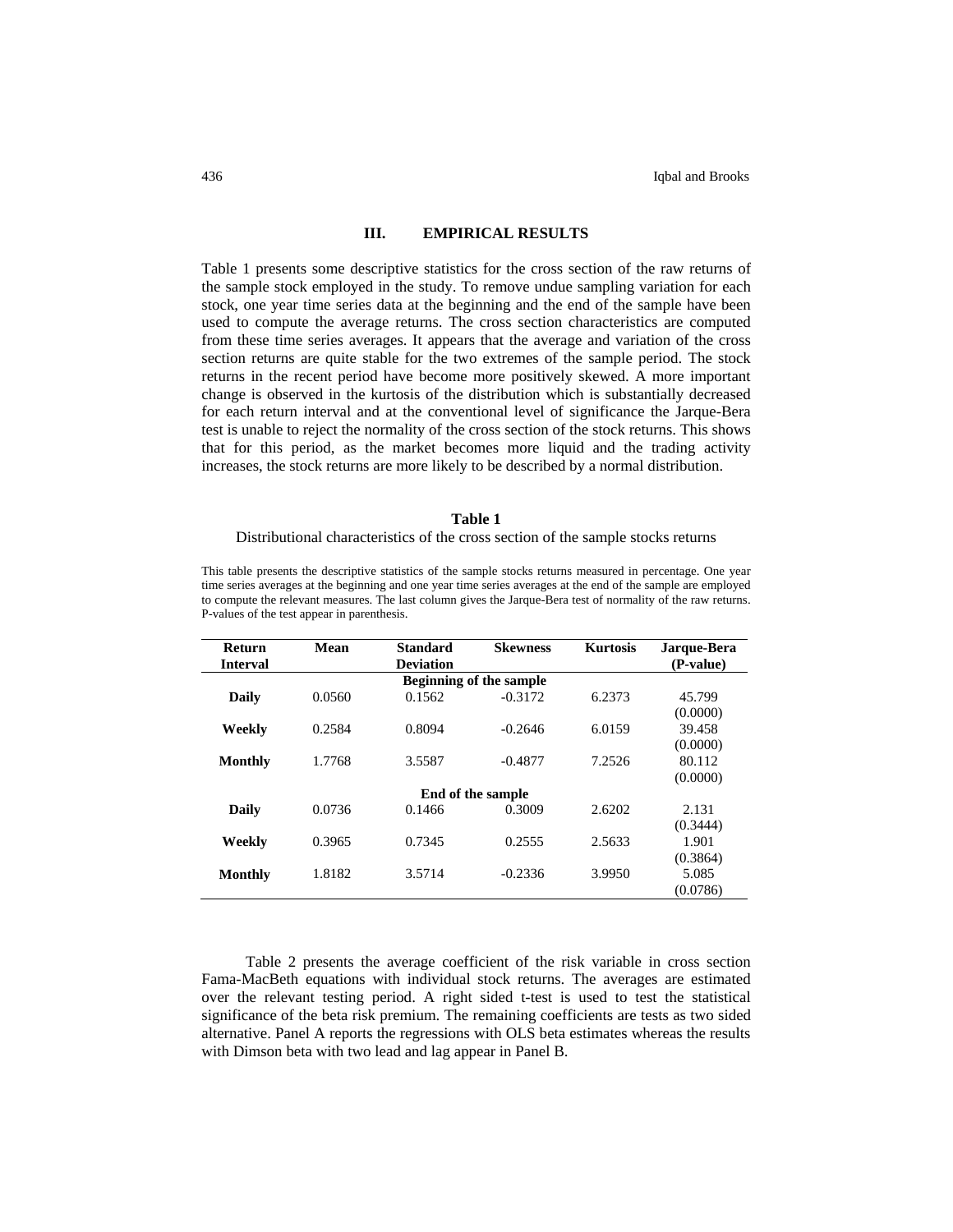# **Table 2**  Average risk premium coefficients for the cross section regressions for individual stocks

| <b>Test Period</b>         | constant   | β          | $\beta^2$           | $\overline{2}$<br>$\sigma_{\epsilon}$ | SK          | $\overline{R}^2$ |
|----------------------------|------------|------------|---------------------|---------------------------------------|-------------|------------------|
|                            |            |            | <b>Daily Data</b>   |                                       |             |                  |
| April 97 – October 01      | $-0.0564*$ | 0.0833     | $-0.1208$           | $-0.0010$                             | $-0.0113*$  | 0.0742           |
| November 01 – April 06     | $0.0544*$  | $0.3274*$  | $-0.1999**$         | 0.0002                                | $-0.0084*$  | 0.0776           |
| April 97 – April 06        | $-0.0013$  | $0.2050*$  | $-0.1605*$          | $-0.0003$                             | $-0.0099*$  | 0.0759           |
|                            |            |            | <b>Weekly Data</b>  |                                       |             |                  |
| April 97 – October 01      | $-0.3189*$ | $1.0164**$ | $-1.8047**$         | $-0.0008$                             | $-0.0936*$  | 0.0825           |
| November 01 - April 06     | $0.3674*$  | $1.2153*$  | $-1.0537$           | $-0.0002$                             | $-0.0694*$  | 0.0754           |
| <b>April 97 – April 06</b> | 0.0242     | 1.1159*    | $-1.4292*$          | $-0.0005$                             | $-0.0815*$  | 0.0790           |
|                            |            |            | <b>Monthly Data</b> |                                       |             |                  |
| April 97 – October 01      | $-1.4025*$ | 2.7885     | $-2.4158$           | $-0.0018$                             | $-0.3387**$ | 0.1019           |
| November 01 – April 06     | 1.8087*    | $3.1602*$  | $-1.4991$           | $-0.0004$                             | $-0.4162**$ | 0.0923           |
| April 97 – April 06        | 0.2031     | 2.9744*    | $-1.9574**$         | $-0.0011$                             | $-0.3774*$  | 0.0971           |

# Panel A: OLS beta

## Panel B: Dimson beta

| <b>Test Period</b>     | constant   | β          | $\beta^2$          | $\overline{2}$      | SК          | $\overline{R}^2$ |
|------------------------|------------|------------|--------------------|---------------------|-------------|------------------|
|                        |            |            |                    | $\sigma_{\rm g}$    |             |                  |
|                        |            |            | <b>Daily Data</b>  |                     |             |                  |
| April 97 – October 01  | $-0.0595*$ | 0.0679     | $-0.0733$          | $-0.0010$           | $-0.0109*$  | 0.0735           |
| November 01 - April 06 | $0.0619*$  | $0.2063*$  | $-0.0946$          | 0.0002              | $-0.0080*$  | 0.0747           |
| April 97 – April 06    | 0.0009     | $0.1362**$ | $-0.0836$          | $-0.0003$           | $-0.0095*$  | 0.0741           |
|                        |            |            | <b>Weekly Data</b> |                     |             |                  |
| April 97 – October 01  | $-0.3643*$ | 0.5969     | $-0.4837$          | $-0.0011$           | $-0.0843*$  | 0.0827           |
| November 01 - April 06 | $0.3135*$  | $0.9129*$  | $-0.4880*$         | $-0.0001$           | $-0.0714*$  | 0.0759           |
| April 97 – April 06    | $-0.0253$  | $0.7549*$  | $-0.4858*$         | $-0.0006$           | $-0.0778*$  | 0.0793           |
|                        |            |            |                    | <b>Monthly Data</b> |             |                  |
| April 97 – October 01  | $-0.7349$  | $-0.7639$  | 0.3578             | $-0.0019$           | $-0.1828$   | 0.1216           |
| November 01 - April 06 | 2.3854*    | 1.0705     | $-0.3994$          | $-0.0002$           | $-0.4548**$ | 0.0852           |
| April 97 – April 06    | 0.8252     | 0.1532     | $-0.0207$          | $-0.0010$           | $-0.3188**$ | 0.1034           |

\* and \*\* indicate significance at 5% and 10 % level of significance respectively.

Table 3 presents the average coefficient of the risk variable in cross section Fama-MacBeth equations with market capitalization portfolio returns. The averages are estimated over the relevant testing period. A right sided t-test is used to test the statistical significance of the beta risk premium. The remaining coefficients are tests as two sided alternative. Panel A reports the regressions with OLS beta estimates whereas the results with Dimson beta with two lead and lag appear in Panel B.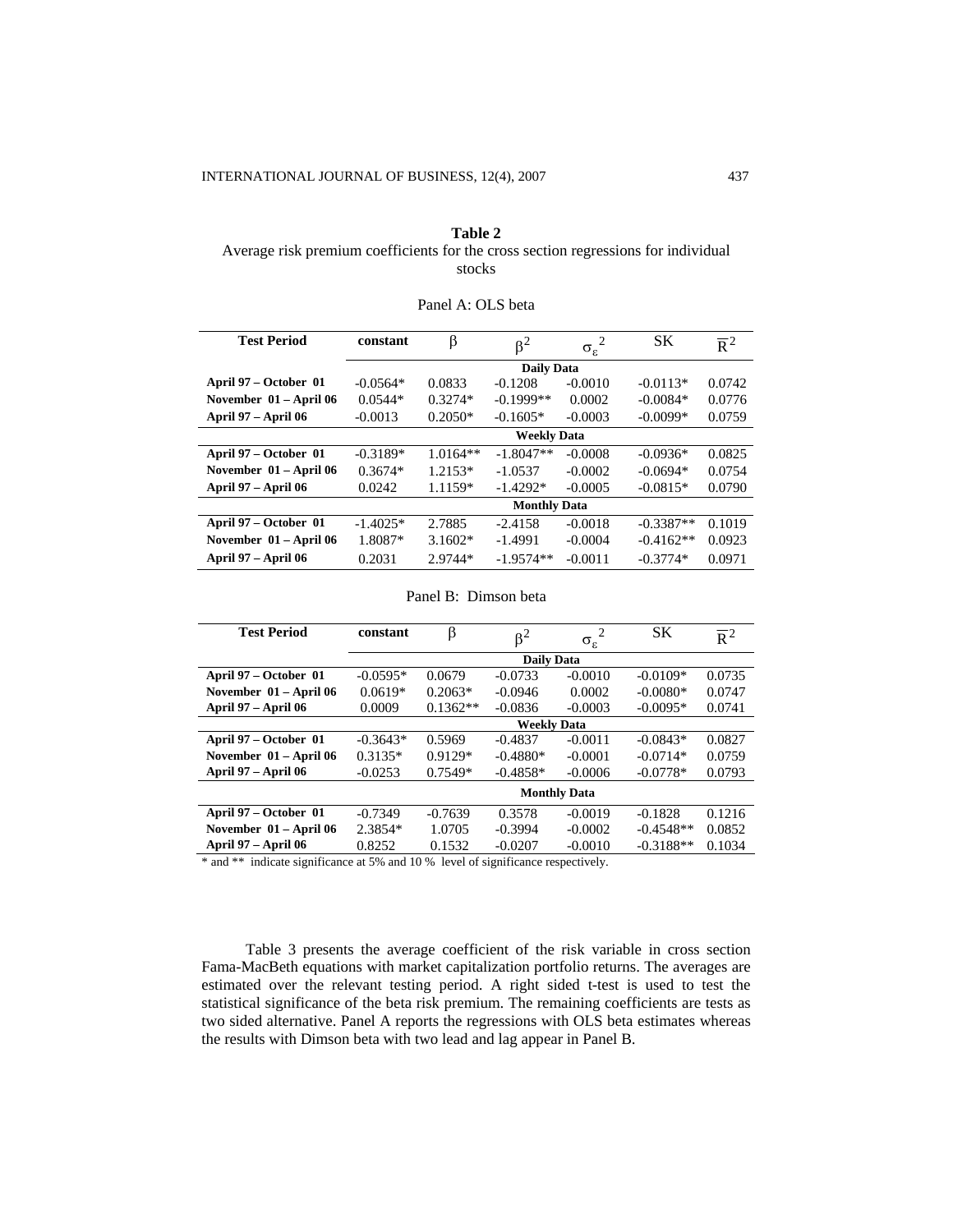# **Table 3**

Average risk premium coefficients for the cross section regressions for size portfolio

| <b>Test Period</b>     | constant   | β          | $\beta^2$           | $\overline{2}$<br>$\sigma_{\rm g}$ | SK        | $\overline{R}^2$ |
|------------------------|------------|------------|---------------------|------------------------------------|-----------|------------------|
|                        |            |            | <b>Daily Data</b>   |                                    |           |                  |
| April 97 – October 01  | $-0.0432$  | 0.0683     | $-0.1399$           | $-0.0072$                          | $0.0440*$ | 0.3078           |
| November 01 - April 06 | 0.0548     | $0.3192*$  | $-0.2212**$         | 0.0016                             | 0.0020    | 0.2965           |
| April 97 – April 06    | 0.0057     | $0.1938**$ | $-0.1805$           | $-0.0028$                          | $0.0230*$ | 0.3020           |
|                        |            |            | <b>Weekly Data</b>  |                                    |           |                  |
| April 97 – October 01  | $-0.3756$  | 1.3404     | $-2.8706$           | 0.0044                             | $-0.0861$ | 0.3273           |
| November 01 - April 06 | 0.2114     | $2.2346*$  | $-2.5013**$         | 0.0008                             | $-0.0627$ | 0.3108           |
| April 97 – April 06    | $-0.0820$  | 1.7875*    | $-2.6859*$          | 0.0026                             | $-0.0744$ | 0.3190           |
|                        |            |            | <b>Monthly Data</b> |                                    |           |                  |
| April 97 – October 01  | $-2.8560*$ | 5.6142     | $-5.9819$           | 0.0165                             | $-0.6830$ | 0.4157           |
| November 01 – April 06 | 0.9430     | $6.2001*$  | $-4.0993$           | $-0.0007$                          | 0.0517    | 0.3331           |
| April 97 – April 06    | $-0.9565$  | $5.9072*$  | $-5.0406*$          | 0.0078                             | $-0.3156$ | 0.3744           |

| Panel A: OLS beta |  |  |
|-------------------|--|--|
|-------------------|--|--|

| <b>Test Period</b>     | constant            | β          | $\beta^2$          | $\sigma_{\rm g}$ | <b>SK</b> | $\overline{R}^2$ |  |
|------------------------|---------------------|------------|--------------------|------------------|-----------|------------------|--|
|                        |                     |            | <b>Daily Data</b>  |                  |           |                  |  |
| April 97 – October 01  | $-0.0386$           | 0.0274     | $-0.0796$          | $-0.0053$        | $0.0435*$ | 0.3084           |  |
| November 01 - April 06 | 0.0359              | $0.3073*$  | $-0.1873*$         | 0.0032           | 0.0005    | 0.2955           |  |
| April 97 – April 06    | $-0.0013$           | $0.1673**$ | $-0.1334$          | $-0.0010$        | $0.0220*$ | 0.3018           |  |
|                        |                     |            | <b>Weekly Data</b> |                  |           |                  |  |
| April 97 – October 01  | $-0.3207$           | 0.3403     | $-0.5460$          | 0.0074           | $-0.0879$ | 0.3263           |  |
| November 01 - April 06 | 0.1992              | $1.2130**$ | $-0.7680$          | 0.0031           | $-0.0942$ | 0.3190           |  |
| April 97 – April 06    | $-0.0607$           | 0.7766     | $-0.6570$          | 0.0052           | $-0.0910$ | 0.3226           |  |
|                        | <b>Monthly Data</b> |            |                    |                  |           |                  |  |
| April 97 – October 01  | $-3.3223*$          | $5.5064**$ | $-4.6124**$        | 0.0124           | $-0.3516$ | 0.3978           |  |
| November 01 - April 06 | 0.8879              | 5.2591     | $-2.6235$          | $-0.0080$        | 0.1301    | 0.3242           |  |
| April 97 – April 06    | $-1.1676$           | 5.3828*    | $-3.6180*$         | 0.0021           | $-0.1107$ | 0.3610           |  |

\* and \*\* indicate significance at 5% and 10 % level of significance respectively.

Table 4 presents the average coefficient of the risk variable in cross section Fama-MacBeth equations with industry portfolio returns. The averages are estimated over the relevant testing period. A right sided t-test is used to test the statistical significance of the beta risk premium. The remaining coefficients are tests as two sided alternative. Panel A reports the regressions with OLS beta estimates whereas the results with Dimson beta with two lead and lag appear in Panel B.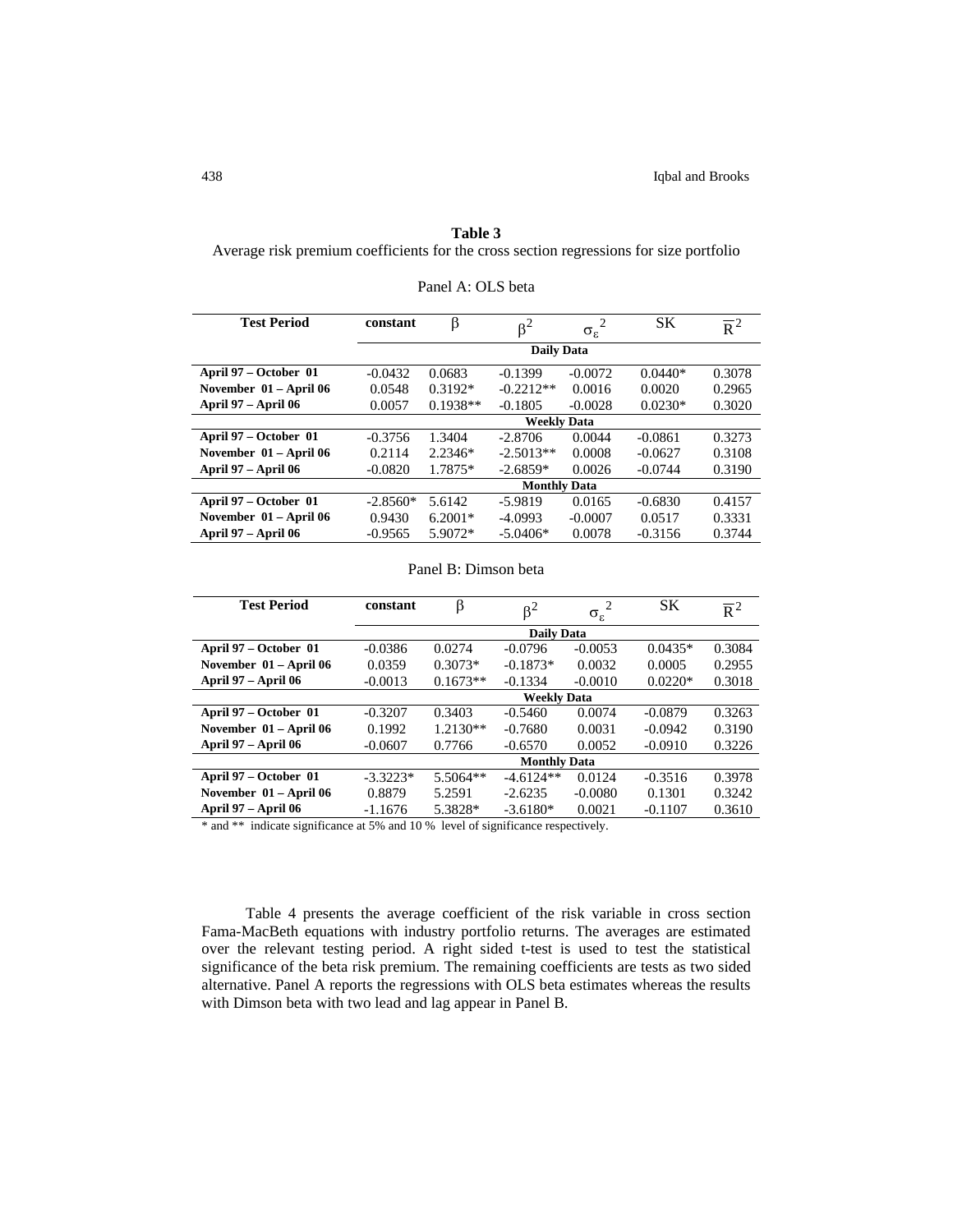# **Table 4**  Average risk premium coefficients for the cross section regressions for industry portfolio

| <b>Test Period</b>     | constant   | β         | $\beta^2$           | $\overline{2}$<br>$\sigma_{\varepsilon}$ | <b>SK</b>   | $\overline{R}^2$ |
|------------------------|------------|-----------|---------------------|------------------------------------------|-------------|------------------|
|                        |            |           | <b>Daily Data</b>   |                                          |             |                  |
| April 97 – October 01  | $-0.0316$  | $-0.0087$ | $-0.0530$           | $-0.0085$                                | 0.0107      | 0.3824           |
| November 01 – April 06 | 0.0497     | $0.2610*$ | $-0.1561**$         | 0.0066                                   | $-0.0150$   | 0.3900           |
| April 97 – April 06    | 0.0090     | 0.1261    | $-0.1045$           | $-0.0009$                                | $-0.0021$   | 0.3863           |
|                        |            |           | <b>Weekly Data</b>  |                                          |             |                  |
| April 97 – October 01  | $-0.3672$  | 1.3084    | $-2.4935$           | 0.0045                                   | $-0.2483*$  | 0.3682           |
| November 01 – April 06 | $0.6308**$ | $-0.4233$ | $-0.4668$           | $0.0231*$                                | $-0.6495*$  | 0.3667           |
| April 97 – April 06    | 0.1317     | 0.4425    | $-1.4801$           | $0.0138**$                               | $-0.4489*$  | 0.3674           |
|                        |            |           | <b>Monthly Data</b> |                                          |             |                  |
| April 97 – October 01  | $-0.8089$  | 1.6975    | $-2.6849$           | $-0.0052$                                | $-1.2277*$  | 0.3498           |
| November 01 – April 06 | 2.0055     | 2.0051    | $-0.7756$           | 0.0036                                   | $-0.6447$   | 0.3875           |
| April 97 – April 06    | 0.5983     | 1.8513    | $-1.7302$           | $-0.0008$                                | $-0.9362**$ | 0.3698           |

# Panel A: OLS beta

### Panel B: Dimson beta

| <b>Test Period</b>     | constant           | β          | $\beta^2$           | $\sigma_{\rm g}$ | <b>SK</b>   | $\overline{R}^2$ |  |
|------------------------|--------------------|------------|---------------------|------------------|-------------|------------------|--|
|                        |                    |            | <b>Daily Data</b>   |                  |             |                  |  |
| April 97 – October 01  | $-0.0381$          | 0.0290     | $-0.0724$           | $-0.0076$        | 0.0091      | 0.3682           |  |
| November 01 - April 06 | 0.0462             | $0.2220**$ | $-0.1153$           | 0.0066           | $-0.0103$   | 0.3857           |  |
| April 97 – April 06    | 0.0040             | 0.1255     | $-0.0938$           | $-0.0005$        | $-0.0005$   | 0.3770           |  |
|                        | <b>Weekly Data</b> |            |                     |                  |             |                  |  |
| April 97 – October 01  | $-0.3601$          | 0.6700     | $-0.7090$           | 0.0022           | $-0.2267**$ | 0.3676           |  |
| November 01 - April 06 | 0.2446             | 0.6957     | $-0.5268$           | $0.0206**$       | $-0.5401*$  | 0.3796           |  |
| April 97 – April 06    | $-0.0577$          | 0.6829     | $-0.6179**$         | 0.0114           | $-0.3834*$  | 0.3736           |  |
|                        |                    |            | <b>Monthly Data</b> |                  |             |                  |  |
| April 97 – October 01  | $-0.5361$          | 0.3637     | $-1.2143$           | $-0.0034$        | $-0.9320*$  | 0.3208           |  |
| November 01 - April 06 | 2.9999**           | $-0.9793$  | 0.7852              | 0.0044           | $-1.0417**$ | 0.3799           |  |
| April 97 – April 06    | 1.2319             | $-0.3078$  | $-0.2145$           | 0.0005           | $-0.9869*$  | 0.3503           |  |

and \*\* indicate significance at 5% and 10 % level of significance respectively.

Table 5 presents the average coefficient of the risk variable in cross section Fama-MacBeth equations with beta sorted portfolio returns. The averages are estimated over the relevant testing period. A right sided t-test is used to test the statistical significance of the beta risk premium. The remaining coefficients are tests as two sided alternative. Panel A reports the regressions with OLS beta estimates whereas the results with Dimson beta with two lead and lag appear in Panel B.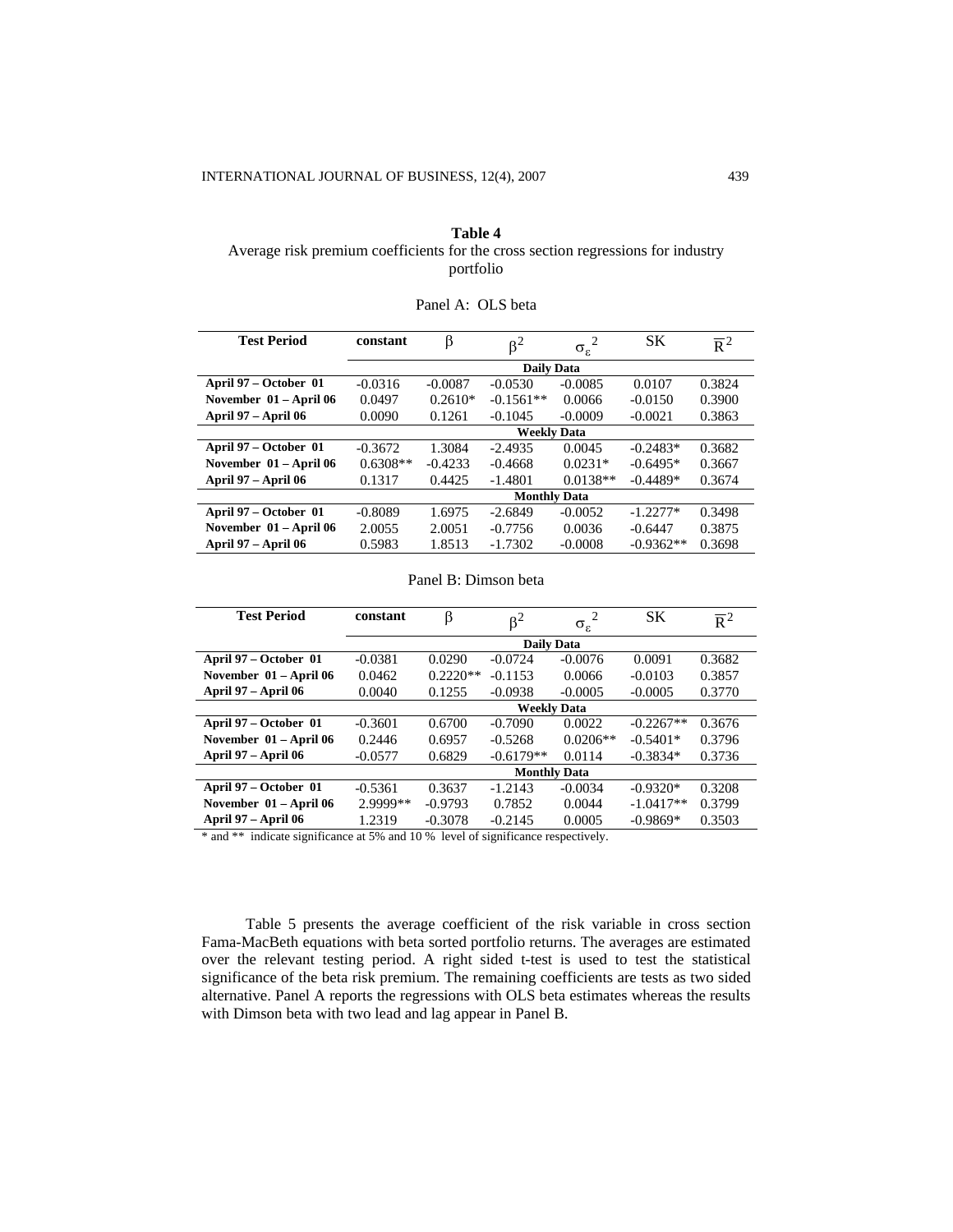## **Table 5**

Average risk premium coefficients for the cross section regressions for beta portfolio

| <b>Test Period</b>     | constant            | β          | $\beta^2$          | $\overline{2}$<br>$\sigma_{\varepsilon}$ | <b>SK</b>   | $\overline{R}^2$ |
|------------------------|---------------------|------------|--------------------|------------------------------------------|-------------|------------------|
|                        |                     |            | <b>Daily Data</b>  |                                          |             |                  |
| April 97 – October 01  | $-0.0612**$         | 0.0888     | $-0.1180$          | $-0.0017$                                | $-0.0294**$ | 0.3309           |
| November 01 - April 06 | $0.0894*$           | $0.2717*$  | $-0.1935*$         | $-0.0051$                                | $-0.0063$   | 0.3295           |
| April 97 – April 06    | 0.0141              | $0.1802*$  | $-0.1557**$        | $-0.0034$                                | $-0.0179$   | 0.3302           |
|                        |                     |            | <b>Weekly Data</b> |                                          |             |                  |
| April 97 – October 01  | $-0.3320*$          | 0.9058     | $-1.8469$          | 0.0036                                   | $-0.2596*$  | 0.3316           |
| November 01 - April 06 | $0.2852**$          | 1.9813*    | $-1.8415**$        | $-0.0049$                                | $-0.2136*$  | 0.3320           |
| April 97 – April 06    | $-0.0233$           | 1.4436*    | $-1.8442**$        | $-0.0006$                                | $-0.2368*$  | 0.3323           |
|                        | <b>Monthly Data</b> |            |                    |                                          |             |                  |
| April 97 – October 01  | $-1.1711**$         | $4.4607**$ | $-4.4790$          | $-0.0094$                                | $-1.2198$   | 0.4152           |
| November 01 - April 06 | 1.3460              | 5.1190*    | $-2.9224$          | $-0.0036$                                | 0.2071      | 0.3857           |
| April 97 – April 06    | 0.0874              | 4.8630*    | $-3.7007*$         | $-0.0065$                                | $-0.5063$   | 0.4005           |

| Panel A: OLS beta |  |
|-------------------|--|
|-------------------|--|

| <b>Test Period</b>     | constant            | ß          | $\beta^2$          | $\sigma_{\varepsilon}$ | <b>SK</b>   | $\overline{R}^2$ |
|------------------------|---------------------|------------|--------------------|------------------------|-------------|------------------|
|                        |                     |            | <b>Daily Data</b>  |                        |             |                  |
| April 97 – October 01  | $-0.0787*$          | 0.1663     | $-0.1502$          | $-0.0016$              | $-0.0315**$ | 0.3288           |
| November 01 - April 06 | $0.0791**$          | $0.2556*$  | $-0.1605**$        | $-0.0055$              | $-0.0057$   | 0.3288           |
| April 97 – April 06    | 0.0002              | $0.2109*$  | $-0.1553**$        | $-0.0035$              | $-0.0186$   | 0.3288           |
|                        |                     |            | <b>Weekly Data</b> |                        |             |                  |
| April 97 – October 01  | $-0.3122**$         | 0.5591     | $-0.6657$          | 0.0015                 | $-0.2586*$  | 0.3385           |
| November 01 - April 06 | 0.2484              | $1.1216*$  | $-0.5929$          | $-0.0027$              | $-0.2136*$  | 0.3323           |
| April 97 – April 06    | $-0.0319$           | $0.8404*$  | $-0.6293**$        | $-0.0006$              | $-0.2361*$  | 0.3354           |
|                        | <b>Monthly Data</b> |            |                    |                        |             |                  |
| April 97 – October 01  | $-2.2885**$         | 5.3937**   | $-4.0457$          | $-0.0043$              | $-0.7082$   | 0.3924           |
| November 01 - April 06 | 0.5799              | $5.1191**$ | $-2.0830$          | $-0.0055$              | 0.4723      | 0.3704           |
| April 97 – April 06    | $-0.8543$           | 5.2564*    | $-3.0644**$        | $-0.0049$              | $-0.1179$   | 0.3814           |

Panel B: Dimson beta

\* and \*\* indicate significance at 5% and 10 % level of significance respectively.

The results of estimating the cross section regression are reported in Tables 2 to 5. An important finding that appears to be rather surprising for an emerging market is that the signs of the average risk premium for beta and skewness are according to the expectation as specified by financial theory. In an overwhelming number of cases the sign of the beta risk premium is positive and that of the skewness coefficient is negative. This is in contrast with earlier studies on the emerging market. For example for a group of 19 emerging markets, including Pakistan, using eight year data from 1986 to 1993 Claessens, Dasgupta and Glen (1995) conclude that while similar factors govern the cross section of emerging market return, the signs of most of the coefficients are contrary to those found in developed markets. It is interesting to note that in their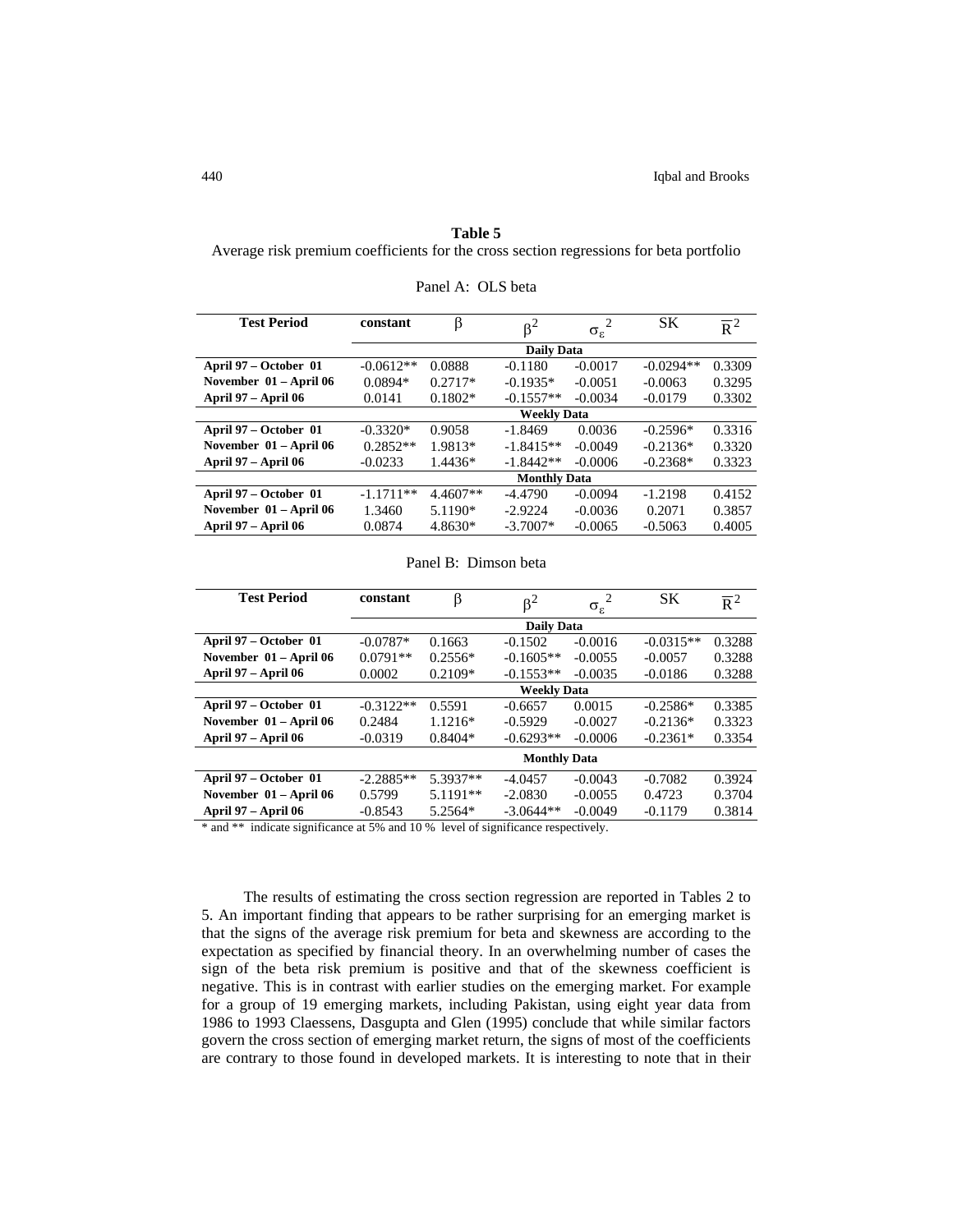study, Pakistan was the only country with a significant negative beta risk premium. Wang and Tang (1991), Bark (1991) and Huang (1997) also report a negative riskreturn relationship for the Asian markets of Singapore, Korea and Taiwan respectively. An even more interesting result is that the beta risk premium is mostly statistically significant, particularly in the recent sub period from November 2001 to April 2006 for the individual stock (Table 2), size portfolios (Table 3) and beta portfolios (Table 5). In these cases similar results also hold for the full testing period of April 1997 to April 2006. This is true for all three return intervals. With industry portfolios (Table 4) beta risk is priced for daily data only. The declining interest rates and the higher level of trading activity, backed by the booming liquidity of the banks and financial institutions in the most recent testing period, appear to make equity investment attractive and the market is rewarding for bearing the systematic risk. However, contrary to the CAPM, the risk return relationship is found to be non-linear. In most of the cases when the beta risk premium is significant the squared beta coefficient is also significant. According to Fama and MacBeth (1973) the negative sign for the beta squared coefficient indicates that the price of high beta securities are on average too high and their expected returns are too low, relative to those of low beta securities. This also indicates that the marginal effect of systematic risk on the stock returns depends on the initial level of risk of the security under consideration. This makes a portfolio allocation decision based on systematic risk somewhat difficult for investors. The skewness appears to explain the cross section variation of return with a theoretically consistent sign, except for the daily data with size portfolios (Table 3) when the sign is reversed. However, the skewness premium disappears with the size sorted portfolios for weekly and monthly data and for beta portfolios with monthly data. Therefore, the skewness effect appears to depend on the return interval in these cases.

A similar return interval effect can be observed for the beta risk premium for the industry portfolios when the significant premium for the systematic risk disappears for the weekly and monthly data. Unsystematic risk is generally not priced. In three cases with industry portfolios (Table 4) the coefficient is statistically significant. The residual risk has substituted the systematic risk in these cases. The intercept is significant mostly with the individual stock and beta portfolio regressions, but its sign is mixed making it difficult to ascertain whether the component of stock return that is uncorrelated with the market is above or below the risk free rate. As far as the explanatory power of the cross section regression is concerned, the risk variables employed explain a reasonable amount of variation in the portfolios returns. On average, 35 % variation in portfolio returns is explained by the risk variables. This is not too low and in fact is much better when compared with earlier studies on the emerging markets. It is interesting to note that in Table 3 (pages 623-624) of Fama and MacBeth (1973) the average R-square is approximately 30 %. In terms of explanatory power, our results compare favourably with this pioneering US study. The individual stock regressions, as expected, have much lower explanatory power as in this case there is higher return variability and a more severe infrequent trading effect compared to portfolio data.

The earlier studies have documented that the impact of the return measurement interval in the risk measurement and its relationship to returns cannot be ignored. However, our empirical results are quite robust in the sense that in individual stocks, size and beta portfolio regressions, the sign and statistical significance of the beta risk premium remain stable across the three return intervals. The impact on the skewness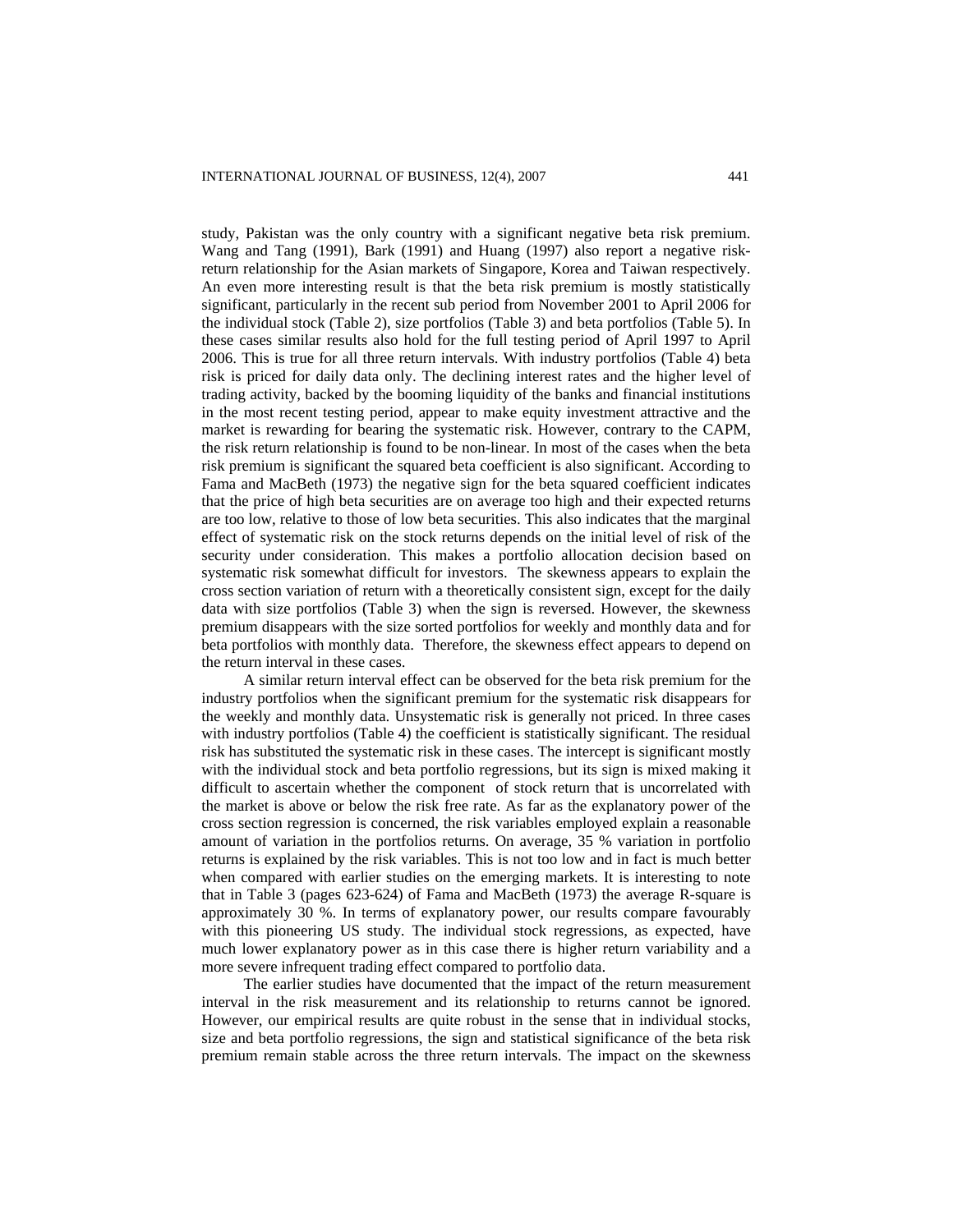coefficient is, however, different. For individual stocks the skewness effect over the three data frequencies is stable with correct sign. For beta portfolios skewness is significant with correct sign in daily and weekly data. For industry portfolios similar results are observed with weekly and monthly data. Skewness is priced with wrong sign only in size portfolios with daily data (Table 3).

The importance of higher moments measured with skewness or co-skewness is documented in literature when working with the emerging markets. This study also corroborates this finding. The results are reported only for the case when the regressions are run with excess returns. The empirical results are also quite robust to whether or not the regression is run with or without a measure of the riskless asset. The only exception is in the individual stock daily regressions when the skewness has a sign reversal when a proxy for the riskless asset is not employed. Our results also support a recent study by Iqbal and Brooks (2007) who report that the impact of thin trading correction to beta risk on asset pricing tests is minimal. As expected, the most pronounced effect of the infrequent trading correction is observed with individual stocks regressions (Table 2) where the Dimson correction has made the risk premium for beta noticeably smaller and even made them insignificant. Overall, two of the three fundamental hypotheses of the CAPM are not supported. The two hypotheses are the linearity of the risk-return relationship and that the beta is the only relevant risk variable explaining cross section variation in expected returns. The empirical results on this emerging market support the most fundamental positive risk-return relation hypothesis, especially in the most recent period.

## **IV. CONCLUSION**

This study has investigated the empirical testing of the CAPM on the Karachi Stock Exchange. Using the methodology similar to that of the two step Fama-MacBeth procedure, the paper incorporates a thin trading correction and investigates the impact of intervalling effects. The tests are run both with and without a riskless asset. Overall, beta appears to explain the cross sectional variation in expected returns, especially with individual stocks, size and beta portfolios. This result is more prominent in the most recent year sample period. However, in these cases the risk return relationship is also non-linear in beta. The sign of the coefficients for the beta risk and the skewness are according to their expectation as predicted by theory. This aspect contrasts with the earlier studies on emerging markets which usually report incorrect signs for the risk premiums. The essential results do not change greatly, even after adjustment for infrequent trading and employing three different data frequencies. Skewness appears to play a role in explaining the cross section of the returns for individual stock, industry and beta portfolios. The investors in Pakistan's stock market appear particularly sensitive to higher moments measured by skewness. For the daily and weekly data industry portfolios and for monthly data, beta portfolios provide better explanatory power of the cross section relationship. On the average, more than 35% variation in monthly portfolio returns is explained by risk measures employed. It can be concluded that the market has become mature enough to yield the anticipated direction of the expected returns and systematic risk relationship and is rewarding investors for bearing the systematic risk. However, non-linearity in the risk return relationship needs to be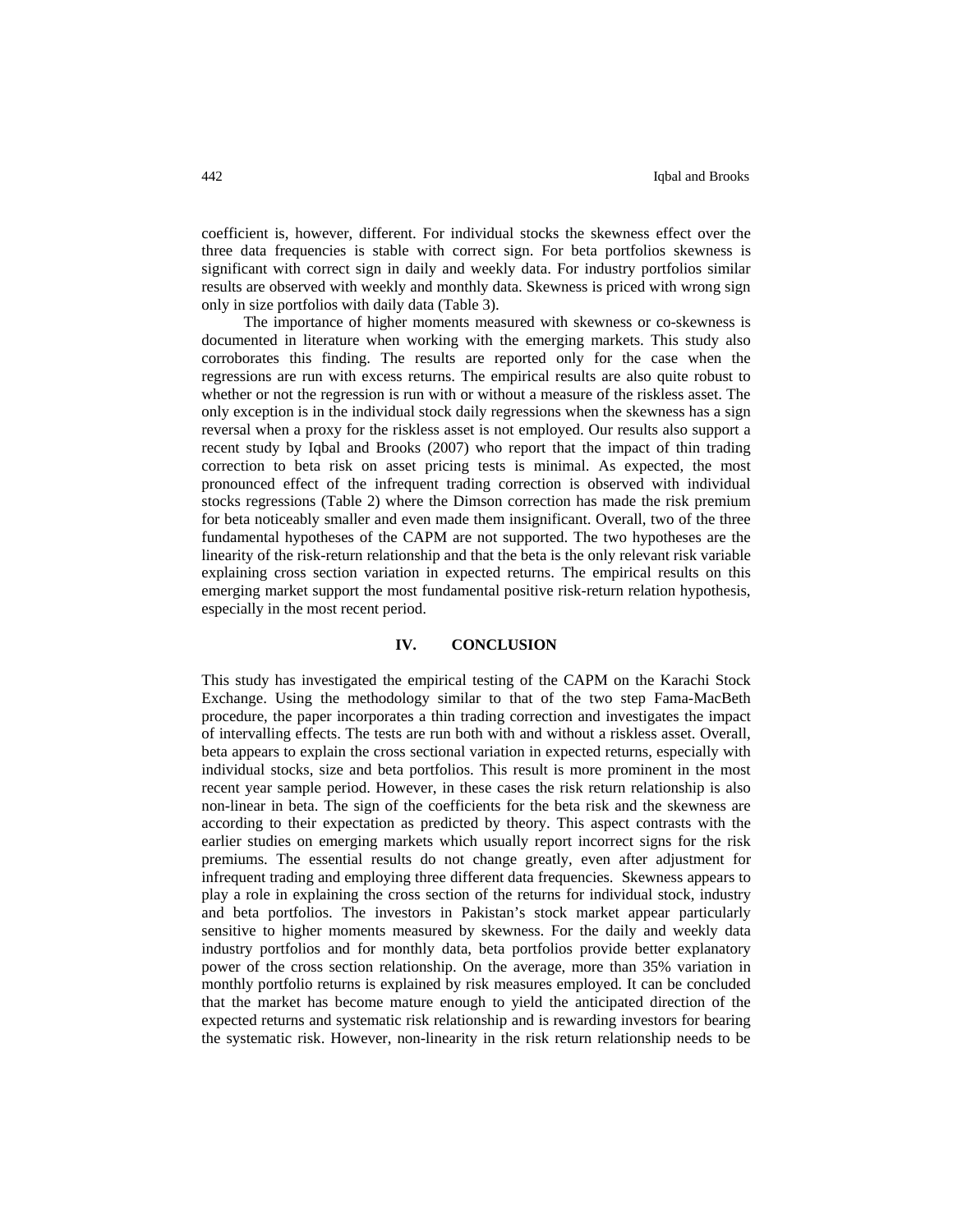considered for portfolio allocation decisions based on the systematic risk in this emerging market.

#### **ENDNOTES**

- 1. The Karachi Stock Exchange is the largest of the three stock markets in Pakistan. On April 17, 2006 the market capitalization was a US\$ 57 billion which is 46 percent of Pakistan's GDP for the Fiscal Year 2005-06. (Ref: Pakistan Economic Survey 2005-06)
- 2. [www.CNN.com](http://www.cnn.com/), January 1, 2003. The newspaper USA Today and the magazine Business Week also reported the news. Similar performance continues in later years.
- 3. www.businessrecorder.com.pk

4. 
$$
SK = \frac{1}{N} \sum_{t=1}^{N} \left( \frac{R_t - \overline{R}}{\hat{\sigma}_R} \right)^3
$$

5. The industry sectors employed are Auto and Allied, Chemicals, Commercial Banks, Food Products, Industrial Engineering, Insurance, Oil and Gas, Investment Banks and Financial Companies, Paper and Board, Pharmacy, Power and Utility, Synthetic and Rayon, Textiles,

#### **REFERENCES**

- Ahmad, E., and B. J. Rosser, 1995, "Non-linear Speculative Bubbles in the Pakistan Stock Markets," *Pakistan Development Review,* 34, 25-41.
- Ahmad, E., and B. U. Zaman, 2000, "Risk, Uncertainty and Return at Karachi Stock Exchange," *The Lahore Journal of Economics,* 15**,** 107-126.
- Banz, R., 1981, "The Relationship between Returns and Market Value of Common Stocks" *Journal of Financial Economics,* 9**,** 3-18.
- Bark, R. W., 1991, "Risk, Return and Equilibrium in the Emerging Markets: Evidence from Korean Stock Market," *Journal of Economics and Business,* 43, 353-362.
- Black, F., M. Jensen, and M. Scholes, 1972, "The Capital Asset Pricing Model: Some Empirical Tests," In Michael C. Jensen, ed: *Studies in the Theory of Capital Markets*, Praeger, New York.
- Chan, Y. C., 1997, "Multivariate Testing of the Capital Asset Pricing Model in the Hong Kong Stock Market," *Applied Financial Economics,* 7, 311-316.
- Cheung, Y. L., K.A. Wong, and Y.K. Ho, 1993, "The Pricing of Risky Assets in Two Emerging Asian Markets-Korea and Taiwan," *Applied Financial Economics,* 3, 315-324.
- Cheung, Y. -L., and K. -T. Wong, 1992, "An Assessment of Risk and Return: Some Empirical Findings from the Hong Kong Stock Exchange," *Applied Financial Economics,* 2, 105-114.
- Claessens, S., S. Dasgupta, and J. Glen., 1995, "The Cross Section of Stock Returns: Evidence from Emerging Markets," *The World Bank Policy Research Working Paper 1505.*
- Cooley, P., R. Roenfeldt, and N. K. Modani, 1977, "Independence of Market Risk Measures," *Journal of Business,* 50, 356-363.